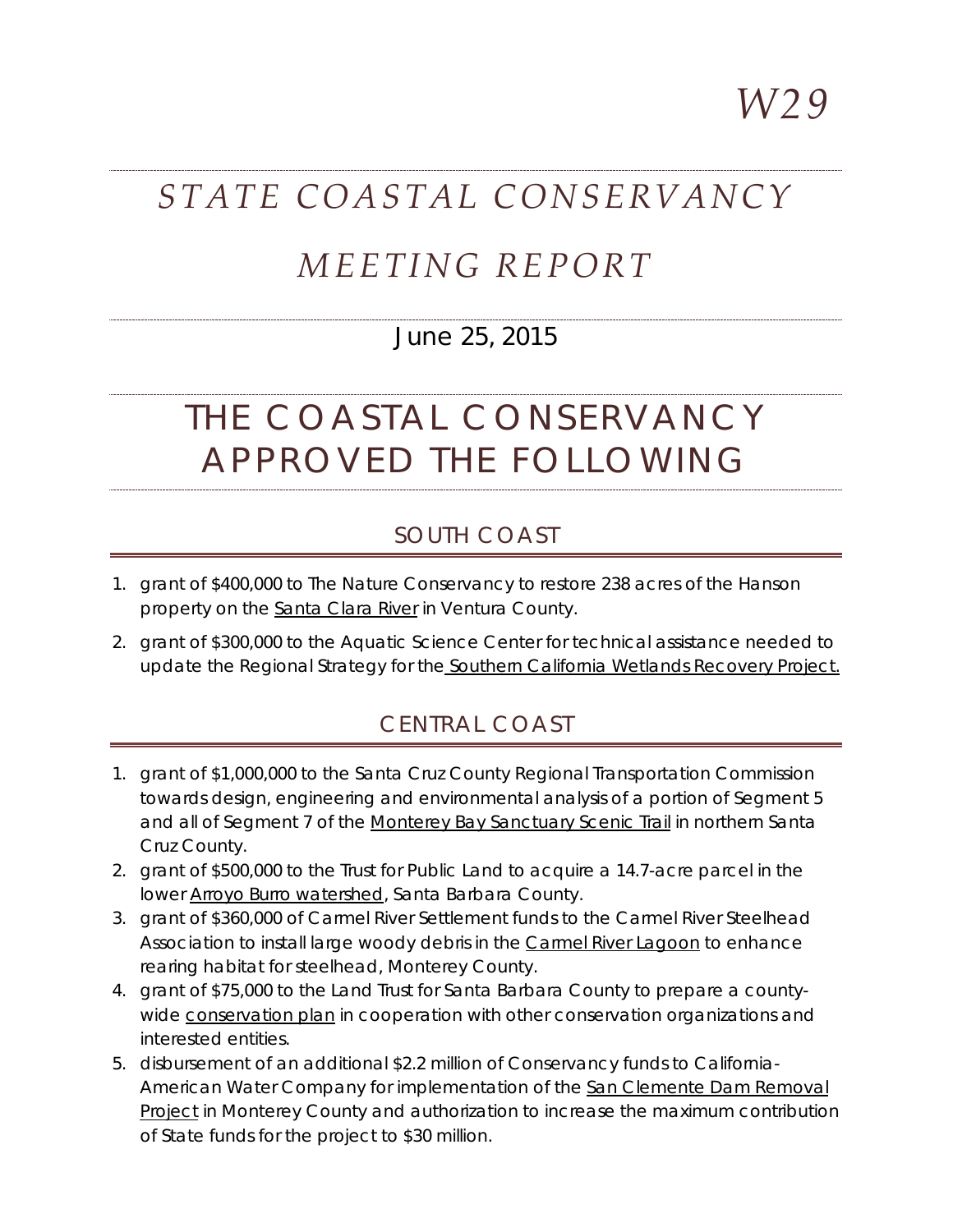6. grant of \$1,100,000 to the Resource Conservation District of Santa Cruz County for the Integrated Watershed Restoration Program in San Mateo, Santa Cruz, and Monterey Counties.

## SAN FRANCISCO BAY AREA

- 1. disbursement of \$800,000 for final design, engineering, permitting, and other planning work necessary for restoration of the Bel Marin Keys Unit V component of the Hamilton Wetland Restoration Project in Marin County.
- 2. grant of \$400,000 to Marin Audubon Society for the acquisition of a 5.2-acre property adjoined to the north, east, and south by the Corte Madera Marsh **Ecological Reserve in Marin County.**
- 3. grant of \$300,000 to the Marin County Open Space District to acquire the 16-acre Sky Ranch adjacent to the Bald Hill Open Space Preserve and Marin Municipal Water District land.
- 4. grant of \$145,000 to Urban Tilth for preparation of plans for restoring riparian and stream habitat on Wildcat and San Pablo creeks between Interstate 80 and San Pablo Bay wetlands in the City of San Pablo and the community of North Richmond in Contra Costa County.

## NORTH COAST

- 1. grant of \$1,000,000 to The Wildlands Conservancy for the acquisition of the approximately 547-acre Estero Ranch in southwestern Sonoma County for the purposes of habitat protection, public access, and agricultural preservation.
- 2. grant of \$500,000 to the Trust for Public Land to acquire the 688-acre parcel known as the Richardson-Kashia property for the purposes of natural resource protection and public access in coastal Sonoma County.
- 3. a grant of \$475,000 to the Marin Agricultural Land Trust for the acquisition of a conservation easement over the 330-acre Gallagher Ranch in west Marin County.
- 4. grant of \$300,000 to the Save-the-Redwoods League to prepare habitat enhancement and public access conceptual designs for the Orick Mill Site Restoration Project in Humboldt County.
- 5. grant of \$200,000 to the Humboldt County Resource Conservation District to implement Phase 2B of the Salt River Ecosystem Restoration Project.
- 6. grant of \$50,000 to the Northwest California Resource Conservation and Development Council's Five Counties Salmonid Conservation Program for the Sidney Gulch fish passage barrier removal project on the Trinity River in Trinity County.
- 7. grant of \$215,000 to the Sonoma Resource Conservation District to construct an offchannel irrigation pond to remove water diversion from Grape Creek and improve critical in-stream habitat for coho salmon.